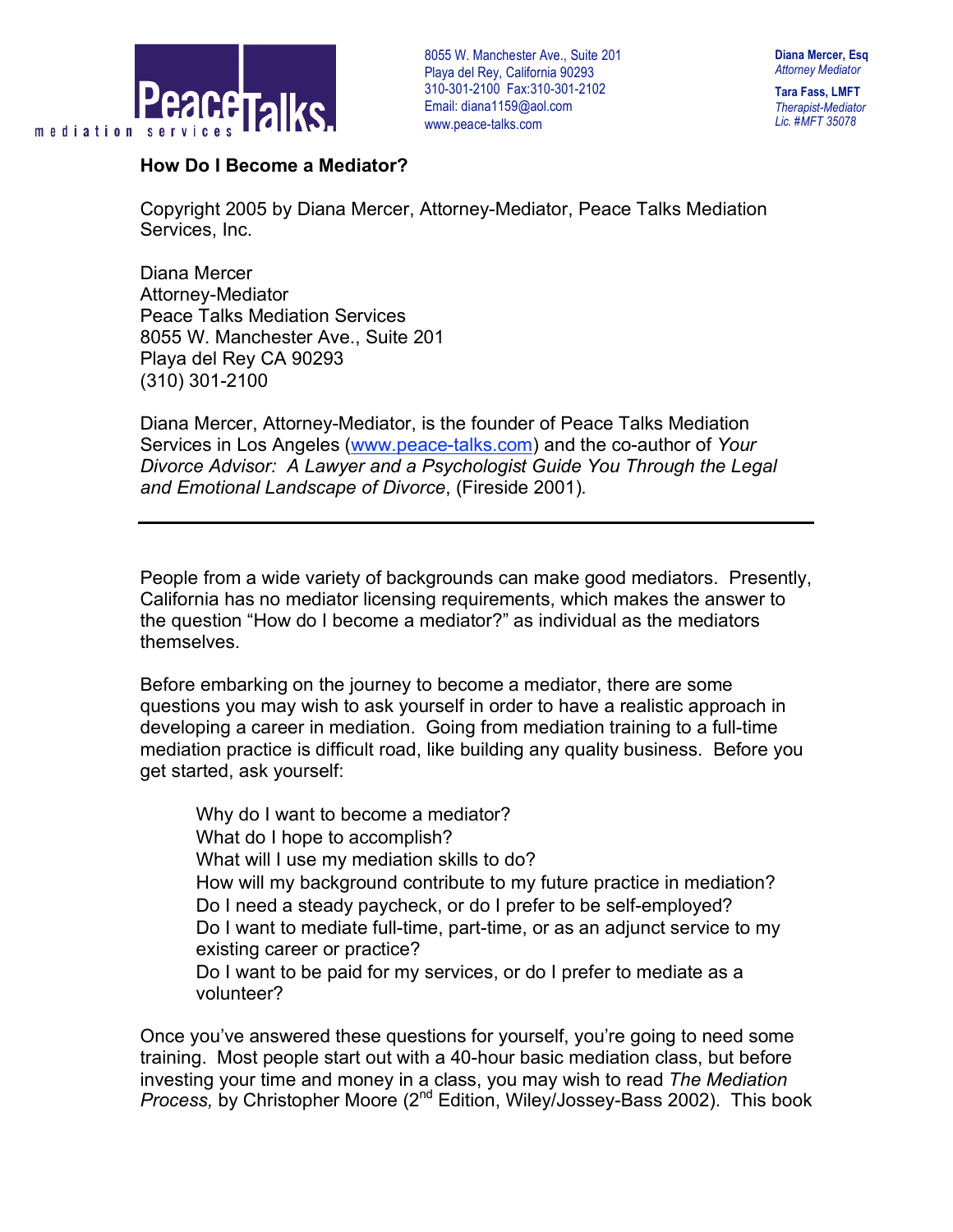

**Diana Mercer, Esq** *Attorney Mediator*

**Tara Fass, LMFT** *Therapist-Mediator Lic. #MFT 35078*

IS A CLASSIC IN THE MATHEMATIC CONSIDERS THE MATHEMATIC IS A Classic in the mediation field, and describes the process from beginning to end. While there are many great mediation titles available, no other book takes the process from start to finish like *The Mediation Process.*

From there, you may wish to sign up for a 40-hour course. Most mediation panels, both volunteer and paid, require at least that much training in order to join. A 40 hour course is a great place to start to acquire, develop and hone your mediation skills. How much or how little training you wish to receive is up to you, but you'll want to start out with programs certified by the Association for Conflict Resolution (ACR), as well as your local mediator organization, like the Southern California Mediation Association (SCMA). Even though there's no formal certification process for mediators in California, solid training is essential.

Many mediators train and re-train throughout their lifetimes, enjoying the new perspective that each conference or training course gives. There are many quality courses offered in California, some privately and some through government agencies. The Association for Conflict Resolution lists certified training courses on its web site, http://www.acrnet.org. Training classes are also listed on Mediate.com and the Southern California Mediation Association's web site, http://www.scmediation.org. ACR holds an annual conference, as does the SCMA. Although the ACR conference is a national conference, held in different states each year, you can find more local conferences like the California Bar Association's ADR South Committee's one-day conference, held each year at Pepperdine University in Malibu. These are just a few of the places you might look for a taste of what a career in mediation might look like.

You'll also want to join professional organizations, like the Dispute Resolution Section of the American Bar Association, the ADR Section of the California Bar Association, and your local bar associations as well as ACR and the California Dispute Resolution Council, to keep abreast of developments in the field as well as to network and form study groups. Join a few professional organizations, and volunteer on the committees. You'll get the opportunity to propose legislation that affects the mediation field, you'll help the group offer training in mediation or specialized skill areas that affect mediation, and you'll increase your profile in the field. Even if you're new to mediation, you have skills which you can offer to these professional organizations which will help you advance your mediation skills while helping the organization itself. For example, as a new member of SCMA, I volunteered to co-chair the Los Angeles Roundtable. As I helped to organize each meeting, I met the area's top mediators and had an intimate opportunity to hear them speak. I didn't know much about mediation when I started, but by the end of the year I'd learned the best tips from the top practitioners in Los Angeles.

You may find that the professional organization for your underlying field also has a mediation committee, such as the Alternative Dispute Resolution Committee for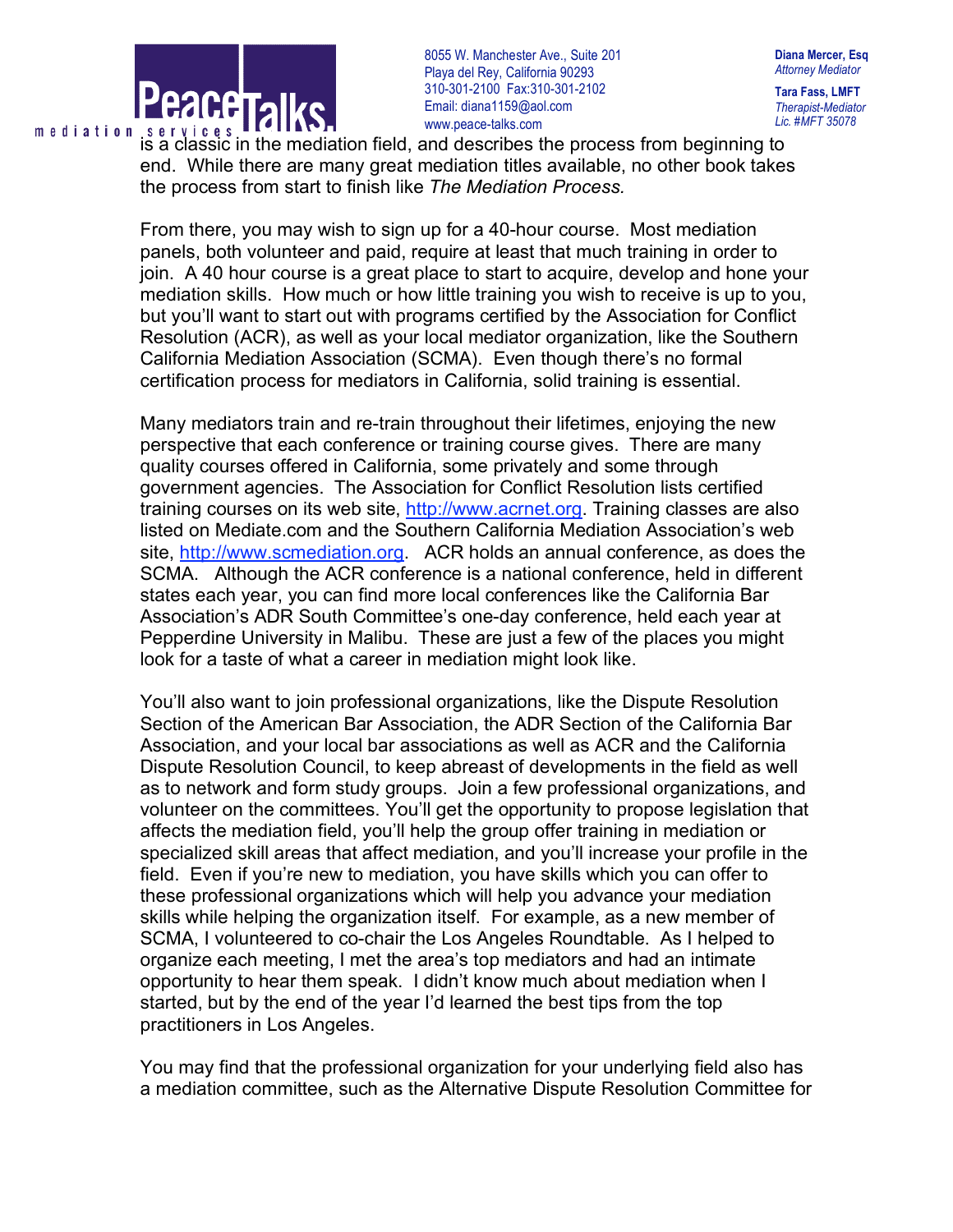

**Tara Fass, LMFT** *Therapist-Mediator Lic. #MFT 35078*

the local Bar Association, Therapists' Association, or Construction Contractors' Association. And, if your underlying field does not have an ADR Committee, here's your change to get one started!

Once you've got your training, the next question most people ask is "how do I get started in mediating actual conflicts?" There are as many ways to get started mediating as there are paths to the profession itself. Many people choose to join volunteer panels and community mediation programs. Some examples of these are the programs offered by the Equal Employment Opportunity Commission, the Centinela Valley Juvenile Diversion Program, the United States Postal Service, and the Superior Court. There are also several local for-profit panels of mediators, as well as nationally known panels like JAMS and the American Arbitration Association. Most beginning mediators start out on a smaller local panel or volunteer panel, however. Many of these programs offer mentoring programs, or you can sign up for a mentor through your local bar association or mediator association.

Except for the large panels and in-house corporate or government positions, mediation practices are, by and large, boutique firms or solo practices. The opportunities for being employed by one of these firms are few and far between, but there are nevertheless opportunities. The SCMA web site has a listing of job offers, but networking through professional organizations is a great way to hear about these [often unadvertised] jobs. Starting and building your own practice is also a choice many mediators ultimately make. Adding mediation to your existing career is where many mediators start their transition into a mediation career.

Once you've been to a mediation training, you can start to implement your mediation skills on a daily basis in your current work situation, form helping manage employee conflicts, or offering mediation as one of your services to existing clients. You may wish to take a mediation marketing course, such as the courses offered by Golden Media, Mosten Mediation Training, or the Straus Institute of Dispute Resolution at Pepperdine. There are also several books on the subject, such as *Mediation Career Guide* (Wiley/Jossey Bass 2002) by Forrest S. Mosten and *Becoming a Mediator: Your Guide to Career Opportunities* (Nolo Press 2004) by Peter Lovenheim.

There are also opportunities to work in mediation with a paycheck in private industry or government service, such as:

 Ombudsperson for a corporation; Teaching and training; Teaching and training in schools and peer mediation programs;